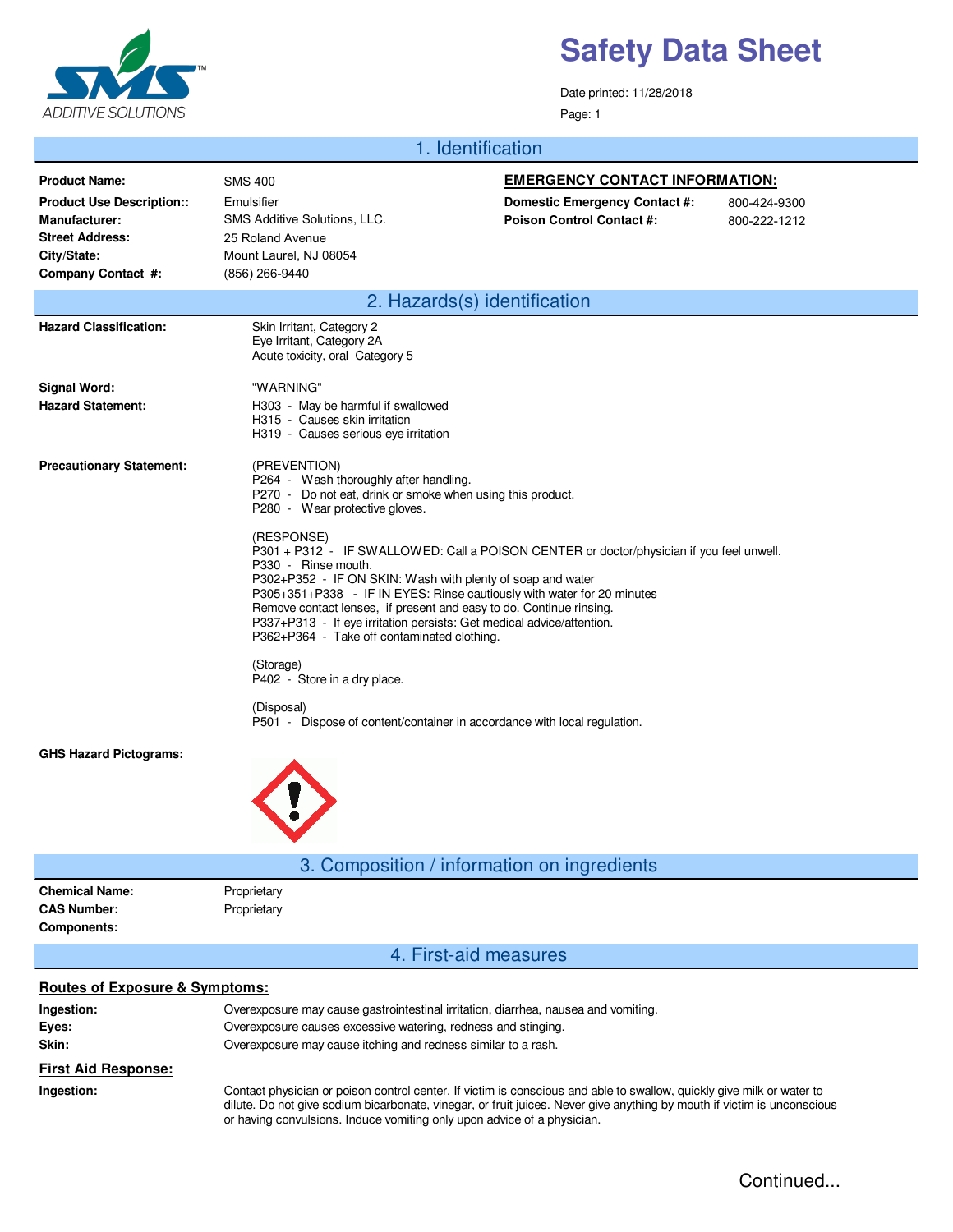Date printed: 11/28/2018 Page: 2

| <b>Eye Contact:</b><br><b>Skin Contact:</b>                                                                                                                                                                                                                                                                                                                                                      |                                                                              | Flush immediately with copious amounts of water. Continue flushing for at least 15 minutes. Seek medical attention!!!<br>Wash exposed areas with soap and water. If itching and redness persist, seek medical attention.                                                                                           |  |                                                                                                                                                                                                                                                                 |                                                                   |  |  |
|--------------------------------------------------------------------------------------------------------------------------------------------------------------------------------------------------------------------------------------------------------------------------------------------------------------------------------------------------------------------------------------------------|------------------------------------------------------------------------------|--------------------------------------------------------------------------------------------------------------------------------------------------------------------------------------------------------------------------------------------------------------------------------------------------------------------|--|-----------------------------------------------------------------------------------------------------------------------------------------------------------------------------------------------------------------------------------------------------------------|-------------------------------------------------------------------|--|--|
| 5. Fire-fighting measures                                                                                                                                                                                                                                                                                                                                                                        |                                                                              |                                                                                                                                                                                                                                                                                                                    |  |                                                                                                                                                                                                                                                                 |                                                                   |  |  |
| Flash Point, F:                                                                                                                                                                                                                                                                                                                                                                                  |                                                                              | $>200$ F<br><b>NFPA Labeling:</b>                                                                                                                                                                                                                                                                                  |  |                                                                                                                                                                                                                                                                 |                                                                   |  |  |
| <b>Auto Ignition Temperature:</b><br><b>Extinguishing Media:</b><br><b>Special Procedures:</b>                                                                                                                                                                                                                                                                                                   |                                                                              | N/A<br>Water spray, Foam, Dry Chemical, Carbon Dioxide (CO2).<br>Wear self contained breathing apparatus when fighting a fire.                                                                                                                                                                                     |  |                                                                                                                                                                                                                                                                 |                                                                   |  |  |
|                                                                                                                                                                                                                                                                                                                                                                                                  |                                                                              |                                                                                                                                                                                                                                                                                                                    |  | 6. Accidental release measures                                                                                                                                                                                                                                  |                                                                   |  |  |
| Spill & Clean-up:<br>Contain material by diking the area around the spill. If the product is in a solid form, shovel directly into recovery<br>drums. If the product is a liquid, it should be picked up using a suitable absorbent material, then shoveled into<br>recovery drums.                                                                                                              |                                                                              |                                                                                                                                                                                                                                                                                                                    |  |                                                                                                                                                                                                                                                                 |                                                                   |  |  |
|                                                                                                                                                                                                                                                                                                                                                                                                  |                                                                              |                                                                                                                                                                                                                                                                                                                    |  | 7. Handling and storage                                                                                                                                                                                                                                         |                                                                   |  |  |
| No special requirements<br><b>Min/Max Storage Temperatures:</b><br><b>Handling Precautions:</b><br>No special requirements<br>If this chemical is being stored around hazardous material ensure that each chemical is compatible with each other by<br>Incompatible or Segregation:<br>follow the segregation practices that are set in place by the local, state, & federal regulating offices. |                                                                              |                                                                                                                                                                                                                                                                                                                    |  |                                                                                                                                                                                                                                                                 |                                                                   |  |  |
|                                                                                                                                                                                                                                                                                                                                                                                                  |                                                                              |                                                                                                                                                                                                                                                                                                                    |  | 8. Exposure controls / personal protection                                                                                                                                                                                                                      |                                                                   |  |  |
| <b>Respiratory Protection:</b><br><b>Ventilation:</b><br><b>Protective Gloves:</b>                                                                                                                                                                                                                                                                                                               |                                                                              | The use of a NIOSH approved respiratory protection may be needed if working in a poor ventilated area.<br>Ensure adequate ventilation, especially in confined areas.<br>This chemical requires the use of a chemical resistant glove that meet ANSI/ISEA Standard is and necessary when handling<br>this chemical. |  |                                                                                                                                                                                                                                                                 |                                                                   |  |  |
| <b>Eye Protection:</b>                                                                                                                                                                                                                                                                                                                                                                           |                                                                              | This chemical requires the use of a chemical protective goggles that meet ANSI/ISEA Standard when handling this<br>chemical.                                                                                                                                                                                       |  |                                                                                                                                                                                                                                                                 |                                                                   |  |  |
| Work / Hygienic Practices:<br><b>Other Equipment:</b>                                                                                                                                                                                                                                                                                                                                            |                                                                              | Avoid contact with eyes, skin, and clothing. Wash thoroughly after handling.<br>Eye wash and safety shower in work area.                                                                                                                                                                                           |  |                                                                                                                                                                                                                                                                 |                                                                   |  |  |
| 9. Physical and chemical properties                                                                                                                                                                                                                                                                                                                                                              |                                                                              |                                                                                                                                                                                                                                                                                                                    |  |                                                                                                                                                                                                                                                                 |                                                                   |  |  |
| <b>Physical State:</b><br>Color:<br>Odor:<br><b>Odor threshold:</b><br>pH.:<br><b>Melting Point:</b><br><b>Boiling Point:</b><br><b>Flash Point:</b><br>Flammability:<br><b>Explosive limits:</b>                                                                                                                                                                                                | Liquid<br>N/A<br>N/A<br>N/A<br>Neutral<br>N/A<br>N/A<br>>200 F<br>N/A<br>N/A |                                                                                                                                                                                                                                                                                                                    |  | <b>Specific Gravity:</b><br><b>Evaporation Rate:</b><br>Vapor Pressure:<br><b>Vapor Density:</b><br><b>Relative density:</b><br><b>Solubility in Water:</b><br>% Activity:<br><b>Auto Ignition Temperature:</b><br>Decomposition temperature: N/A<br>Viscosity: | 1.025<br>N/A<br>N/A<br>N/A<br>N/A<br>Soluble<br>N/A<br>N/A<br>N/A |  |  |
| Partition coefficient:: N/A                                                                                                                                                                                                                                                                                                                                                                      |                                                                              |                                                                                                                                                                                                                                                                                                                    |  |                                                                                                                                                                                                                                                                 |                                                                   |  |  |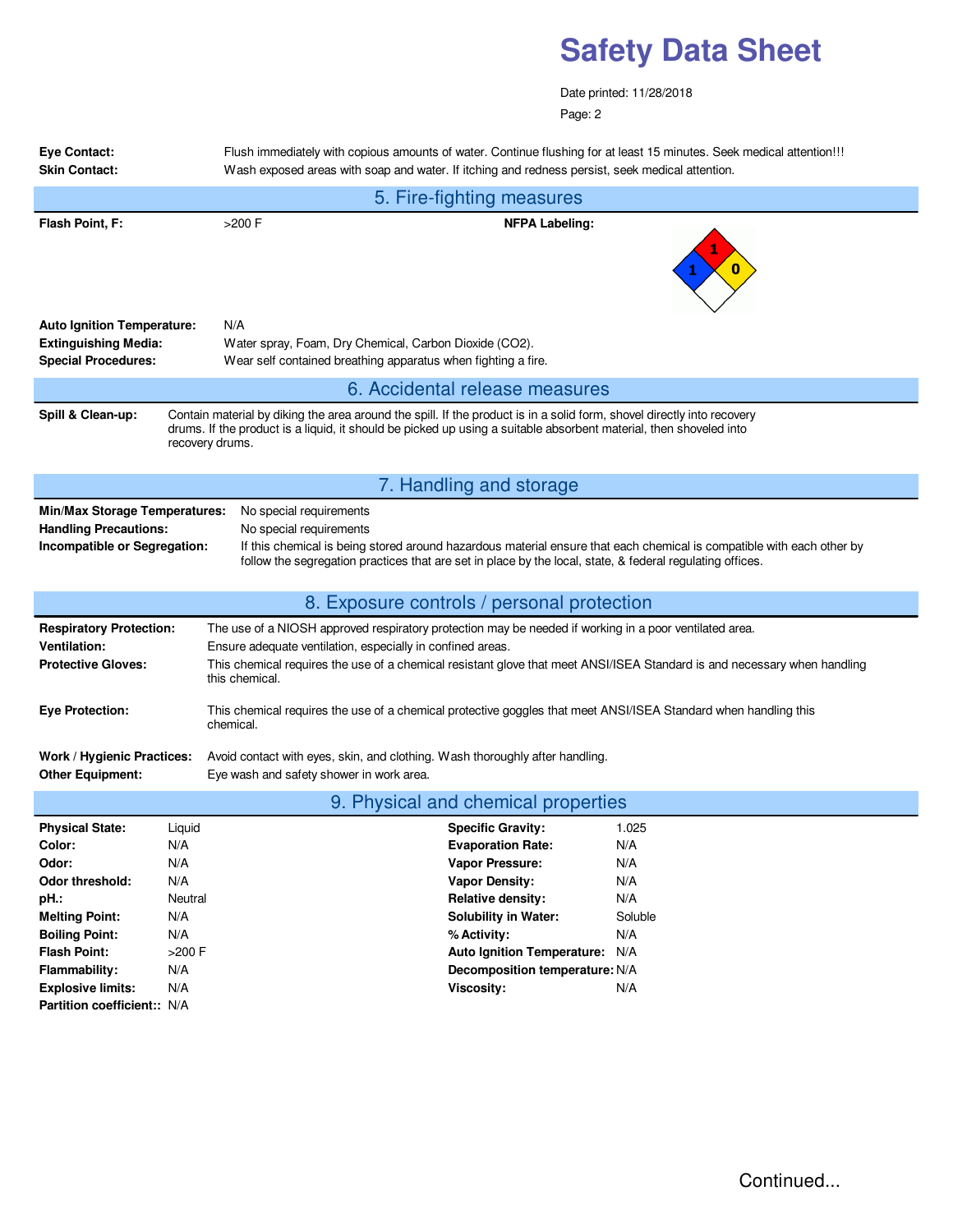Date printed: 11/28/2018

Page: 3

|                                                                                                                                                                   | 10. Stability and reactivity                                                                                                                                                                                                                                                                                                                                                                                       |                                                                                                                                                                                                                                                     |  |  |  |  |  |
|-------------------------------------------------------------------------------------------------------------------------------------------------------------------|--------------------------------------------------------------------------------------------------------------------------------------------------------------------------------------------------------------------------------------------------------------------------------------------------------------------------------------------------------------------------------------------------------------------|-----------------------------------------------------------------------------------------------------------------------------------------------------------------------------------------------------------------------------------------------------|--|--|--|--|--|
| Stability:<br>Incompatibility:<br>Hazardous Polymerization:                                                                                                       | Stable<br>Avoid contact with strong oxidizing agents.<br>Will not occur.                                                                                                                                                                                                                                                                                                                                           |                                                                                                                                                                                                                                                     |  |  |  |  |  |
| 11. Toxicological information                                                                                                                                     |                                                                                                                                                                                                                                                                                                                                                                                                                    |                                                                                                                                                                                                                                                     |  |  |  |  |  |
| This product has not been tested. Information provided here has been derived from substances/products of a similar structure or composition.                      |                                                                                                                                                                                                                                                                                                                                                                                                                    |                                                                                                                                                                                                                                                     |  |  |  |  |  |
| Oral LD50 (mg/kg bodyweight):<br>Dermal LD50 (mg/kg bodyweight):<br>Skin:<br>Eye:<br>Vapors (mg/l):<br>Gases (ppmV):<br>Dusts & Mists (mg/l):<br>Carcinogenicity: | Acute toxicity, oral Category 5<br>No applicable information is available<br>Skin Irritant, Category 2<br>Eye Irritant, Category 2A<br>No applicable information is available<br>No applicable information is available<br>No applicable information is available<br>No component of this product present at levels greater than or equal to 0.1% is identified as a carcinogen or potential<br>carcinogen by OSHA |                                                                                                                                                                                                                                                     |  |  |  |  |  |
| 12. Ecological information                                                                                                                                        |                                                                                                                                                                                                                                                                                                                                                                                                                    |                                                                                                                                                                                                                                                     |  |  |  |  |  |
| <b>Ecotoxicological Information:</b><br><b>Bioaccumulation:</b><br><b>Other Information:</b>                                                                      | Not determined<br>Not determined                                                                                                                                                                                                                                                                                                                                                                                   |                                                                                                                                                                                                                                                     |  |  |  |  |  |
|                                                                                                                                                                   | 13. Disposal considerations                                                                                                                                                                                                                                                                                                                                                                                        |                                                                                                                                                                                                                                                     |  |  |  |  |  |
| <b>Waste Disposal:</b>                                                                                                                                            | Consult local, state and federal regulations before disposing of this material.                                                                                                                                                                                                                                                                                                                                    |                                                                                                                                                                                                                                                     |  |  |  |  |  |
| Spill:                                                                                                                                                            | If material is released into the environment, the user should determine whether the spill should be reported to the<br>appropriate local, state, and federal authorities.                                                                                                                                                                                                                                          |                                                                                                                                                                                                                                                     |  |  |  |  |  |
|                                                                                                                                                                   | 14. Transportation information                                                                                                                                                                                                                                                                                                                                                                                     |                                                                                                                                                                                                                                                     |  |  |  |  |  |
| US DOT:<br>IATA:<br>IMO/IMDG:<br><b>Marine Pollutant:</b>                                                                                                         | Not Regulated<br>Not Regulated<br>Not Regulated<br>No.                                                                                                                                                                                                                                                                                                                                                             |                                                                                                                                                                                                                                                     |  |  |  |  |  |
|                                                                                                                                                                   | 15. Regulatory information                                                                                                                                                                                                                                                                                                                                                                                         |                                                                                                                                                                                                                                                     |  |  |  |  |  |
| <b>U.S Federal Regulation:</b><br><b>TSCA Registered:</b><br>TSCA 5(a) SNUR:<br><b>SARA Title III Section 313:</b><br><b>R&amp;D Exemption:</b><br>Other:         | Yes.<br>No<br>This product does not contain material regulated under SARA Title III Sec 313<br>Unknown                                                                                                                                                                                                                                                                                                             | <b>International Regulations:</b><br><b>European EU Classification:</b><br>Unknown<br>Australian (AICS) Listing:<br>Unknown<br>Japanese (MITI) Listing:<br>Unknown<br>Canadian (DSL) Listing:<br>Unknown<br>Philippines (PICCS) Listing:<br>Unknown |  |  |  |  |  |
| <b>Europe EU Requirement:</b><br><b>Europe Requirements:</b>                                                                                                      | Unknown                                                                                                                                                                                                                                                                                                                                                                                                            | Korean Inventory List:<br>Unknown<br><b>China Inventory List:</b><br>Unknown                                                                                                                                                                        |  |  |  |  |  |
|                                                                                                                                                                   | 16. Other information                                                                                                                                                                                                                                                                                                                                                                                              |                                                                                                                                                                                                                                                     |  |  |  |  |  |
| 05/21/2018<br>Date of Issue:<br><b>Revision Date: 05/21/2018</b>                                                                                                  | <b>HMIS Labeling:</b><br><b>Health</b><br>0 Reactivity<br><b>B</b> Protective<br>Equipment                                                                                                                                                                                                                                                                                                                         | <b>Flammability</b>                                                                                                                                                                                                                                 |  |  |  |  |  |

**Disclaimer:** This information is supplied under the OSHA Hazardous Communication Standard, 29 CFR 1910.1200, and is offered in good faith based on data available to us that we believe to be true and accurate.